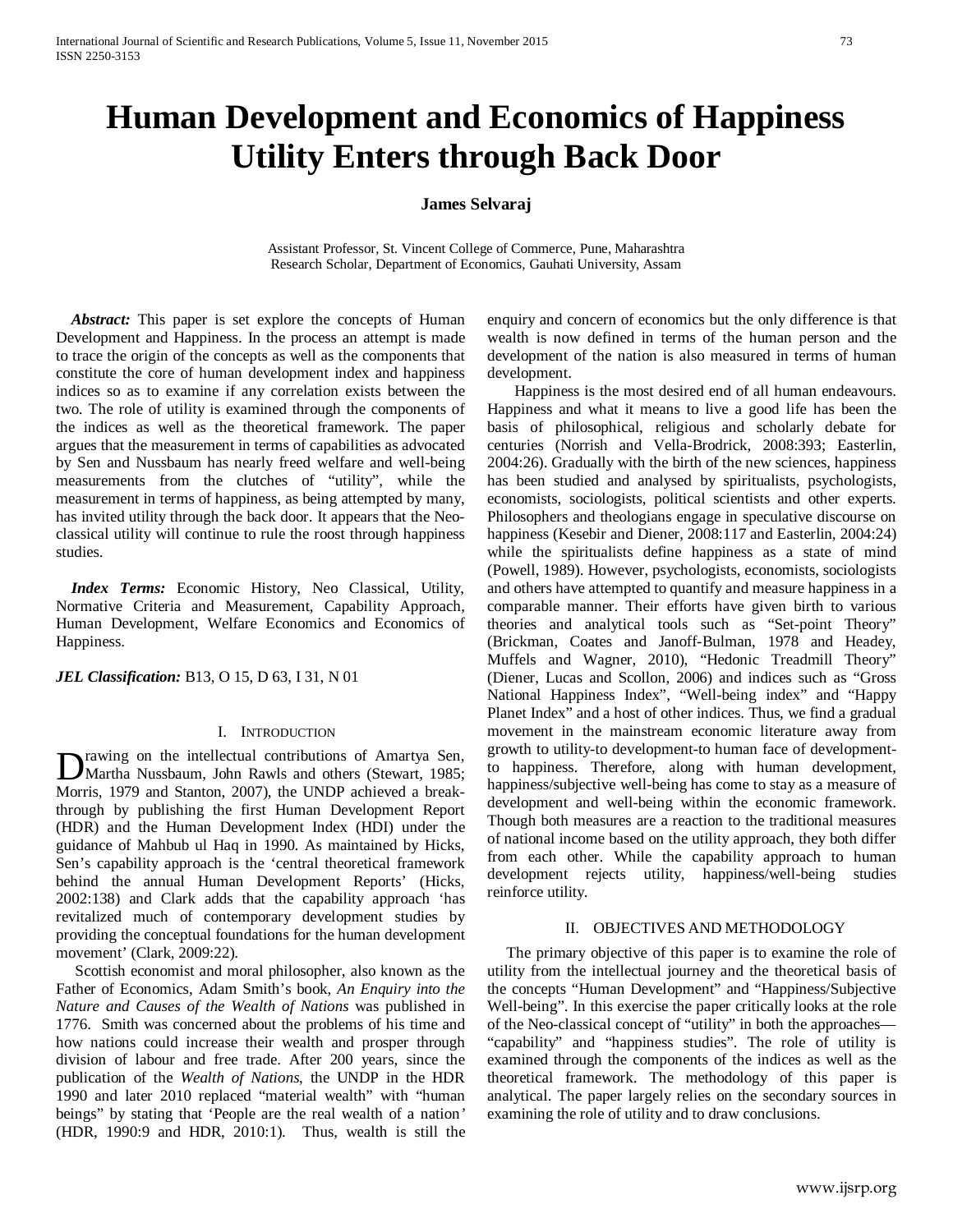#### III. THE ORIGIN OF HUMAN DEVELOPMENT AND HAPPINESS STUDIES

 The progress and material well-being of people and nations have traditionally been at the centre of economic enquiry from Adam Smith, David Ricardo to Karl Marx. By 1870s the Marginalist Welfare School which included economists such as Willam Stanley Jevons, Carl Menger, Leon Walras, and Alfred Marshal, ushered in the marginal revolution and focused on utility. Elizabeth A. Stanton argues that 'they changed the focus of economics, away from the centrality of economic growth emphasized by Adam Smith and the distribution among classes emphasized by David Ricardo and Karl Marx, towards the 'analysis of constrained maximization or allocation problems' (Stanton, 2007:5). Stanton's account of the intellectual history of the UNDP's Human Development Index beginning with the early history of welfare economics and culminating in the theory of human development, offers a good perspective of the gradual development of the very concept of human development. Stanton traces the basis for most modern economists' understanding of human well-being as far as to Aristotle (Stanton, 2007:4). Jeremy Bentham's *Introduction to the Principles of Morals*  posited that human behaviour is motivated by pleasure and pain; and "Utility" was initially conceived as a balance of pleasures and pain (Stanton, 2007:4 and Burchardt, 2005:28). Hirschauer, Lehberger and Musshoff opine that Jeremy Bentham, considered to be the founding father of utilitarianism, equated utility with happiness (Hirschauer, Lehberger and Musshoff, 2014:5). In theory, utility could be summed across individuals to determine "social welfare". The main point to note is that the Utilitarians insisted on the importance of having a single measure of human well-being and Amartya Sen opposed this approach in *The Standard of Living* defending a pluralistic understanding of wellbeing (Stanton, 2007:4).

 The following statements provide a summary of Stanton's account of the journey of economics from "Utility" to "Capabilities" and it is essential to take note of this journey to gauge the role of utility. By the 1890s the Marginalist Welfare School applied mathematical tools to their analysis while preserving the basic precepts of Utilitarianism. In neo-classical economics "utility" came to imply an individual's mental state of satisfaction. The rational economic agent was seen as one maximizing one's utility. This understanding of utility has become the dominant measure of human welfare in mainstream economic theory since the 1930s. The marginalist school advocated money as a "measuring stick" and as measurement became increasingly central to the field of economics, the accepted metric for social or aggregate welfare was defined in terms of money. With these developments national income and per capita income became the dominant measures of welfare and development. The utilitarian definition of social welfare was gradually replaced in welfare economics by the idea of "Pareto optimality." In Pareto optimality, individual welfare was still utility, but social welfare was evaluated on the basis of the presence and absence of Pareto optimality. In modern usage, the applied economics of social welfare has taken the form of costbenefit analysis and compensation. The cost-benefit principle runs counter to Pareto optimality since a change that improves the welfare of some while diminishing that of others still somehow qualifies as social welfare improvement on the basis of net benefit over cost. Thus, in applied neo-classical welfare economics, inter-personal comparability, which was rejected by Lionel Robbins, re-enters through the back door of cost-benefit analysis and at the macro level, Pareto optimality combined with compensation leads to income per capita as a measure of progress, improvement and development (Stanton, 2007:5-8).

 Stanton opines that based on Rawlsian philosophy, Amartya Sen and Nussbaum focused their attention on what human beings can do rather than what they have; and moved the discussion away from utility towards 'capabilities'. If for neo-classical economists, well-being was individual utility, a mental state, for Sen and Nussbaum, both well-being and freedom were important, and utility was not adequate as a measure of wellbeing. Their humanist revolution became a critique of theoretical neo-classical welfare economics (Stanton, 2007:9). Burchardt holds similar opinion and maintains that the capability approach proposed a shift away from measuring utility and related concepts towards identifying functionings and capabilities (Burchardt, 2005: 16).

 On the pitfalls of the utility approach Nussbaum notes that the 'utility-based analysis encounters a problem: traditionally deprived people may be satisfied with a very low living standard, believing that this is all they have any hope of getting. A capabilities analysis, by contrast, looks at how people are actually enabled to live' (Nussbaum, 2000:99). Nussbaum's makes clear the difference between utility and capability approaches. Utility approach focuses on how individuals feel about what is happening to them, whether dissatisfied or satisfied and capability approach focuses on what they are actually able to do and to be' (Nussbaum, 2000:62).

 The origin of happiness studies have to be traced to ancient philosophers. Kesebir and Diener affirm that the ancient Greece was the place and time in which the topic of good life received serious philosophical attention and Democritus is considered to be the first philosopher in the Western world to inquire into the nature of happiness (Kesebir and Diener, 2008:117). Veenhoven shares the same idea that happiness was a major issue in early Greek philosophy and, in addition, he states that the speculations about happiness produced a lot of ideas, but little operational knowledge and many theoretical controversies could not be solved by the logic of reasoning alone making empirical validation impossible (Veenhoven, 1995:300). Easterlin traces the beginnings of scientific enquiry to the 1950s in the 'mainstream social sciences' (Easterlin, 2004:29). Though Easterlin opines that the social sciences undertook enquiry on happiness since the 1950s, Peggy Schyns dates the same to the 1970s. According to Schyns, 'The origins of research on happiness or quality of life lie in the 1970s' disenchantment with the traditional economic approach to measuring progress' (Schyns, 1998:3). Carol Graham gives credit to Richard Easterlin for pioneering research in economics of happiness in 1970s (Graham, 2005:202). It is worth noting that the term 'Gross National Happiness' was first expressed in 1972 by the King of Bhutan, His Majesty Jigme Singye Wangchuck. Therefore, it may be maintained that though the origin of Human Development and Happiness studies goes as far back as the ancient philosophers, the modern approach can be traced back to the 1970s.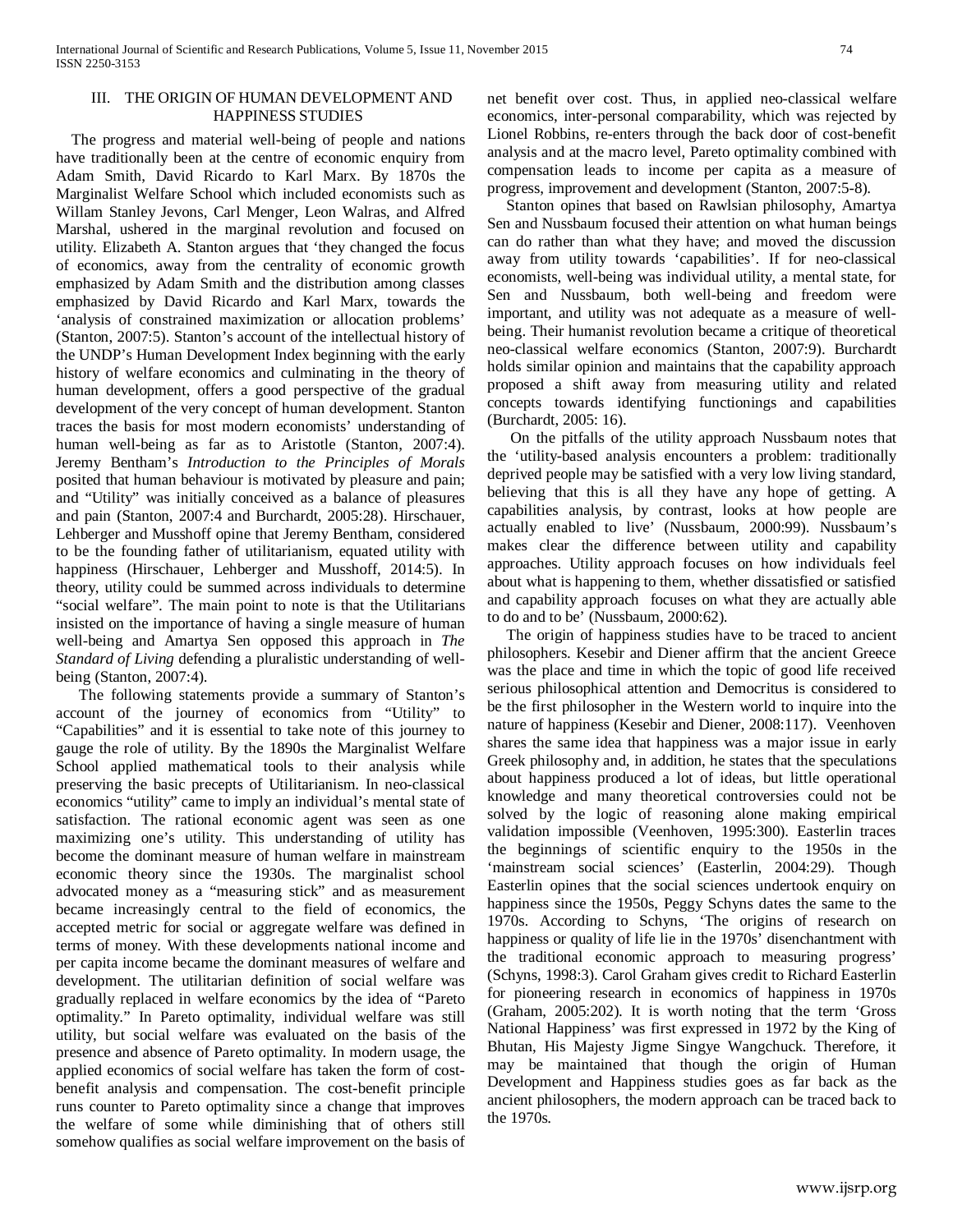### IV. HUMAN DEVELOPMENT, HAPPINESS AND WELL-BEING: THE CONCEPT

 The concept of Human Development is well defined and explained in the first Human Development Report (HDR) published by the UNDP in 1990, which defines human development as a 'process of enlarging people's choices'. The most critical choices are to lead a long and healthy life, to be educated and to enjoy a decent standard of living. If these essential choices are not available, many other opportunities remain inaccessible (HDR, 1990:10). As the HDR 1990 highlights, human development has two sides, namely, the formation of human capabilities and the use people make of their acquired capabilities. The formation of human capabilities includes improved health, knowledge and skills while the capabilities are employed for leisure, productive purposes or being active in cultural, social and political affairs. It also implies that human freedom is vital for human development. Thus, human development defined as the process of enlarging people's choices clearly considers income as only one of the options that people would like to have and it cannot be the sum total of one's life. Development is, therefore, more than just the expansion of income and wealth. Human development views human persons not as means to an end but ends in themselves. Human development finds the theories of human capital formation and human resource development inadequate as they view human beings primarily as means rather than ends. HDR 1990 clearly states that these theories are concerned only with the supply side where human beings are seen as instruments for furthering commodity production. 'Human beings are more than capital goods for commodity production. They are the ultimate ends and beneficiaries of this process' (HDR, 1990:11).

 It is easier to trace the origin of the enquiry on happiness rather than define what entails or constitutes happiness. The study of happiness is inter-disciplinary and, therefore, in any attempt to define happiness one must focus on the terms used in research literature in social sciences. Kesebir and Diener acknowledging the difficulty of defining happiness and at the same time emphasizing the need for a working definition for research state that the 'Philosophers of happiness tend to agree, if on nothing else, on the difficulty of defining happiness. For science to progress, however, clearly defined and operationalized concepts are indispensable' (Kesebir and Diener, 2008:118). If Philosophers could not agree on a workable definition of happiness, psychologists who pioneered the scientific study of happiness proposed the term 'subjective wellbeing' to refer to people's evaluation of their own lives. The term subjective wellbeing includes the cognitive judgements of satisfaction as well as evaluation of moods and emotions. This approach emphasises the subjective nature of happiness (Kesebir and Diener, 2008:118).

 Richard Easterlin, pioneer of economics of happiness, uses the terms happiness, utility, well-being, life satisfaction, and welfare interchangeably stating that 'Although there are subtle differences between happiness and life satisfaction, I will treat them for the present purpose as interchangeable measures of overall feelings of well-being, that is, of subjective well-being' (Easterlin, 2003:11181 and 2004:26). Evaluating the scientific pursuit of the study of happiness Norrish and Vella-Brodrick opine that the terms happiness and subjective well-being have been used interchangeably with the latter being the more

scientific term. They also hold the view that the substantial ambiguity and variation is evident within the scientific discourse regarding the definition of happiness (Norrish and Vella-Brodrick, 2008:394). R. Veenhoven bemoaning the slow progress of scientific enquiry on happiness finds the confusion of tongues to be one of the reasons:

The second reason is the confusion of tongues. Words like happiness and life-satisfaction denote different phenomena. Currently most investigators define it as subjective appreciation of life-as-a-whole. However, some authors also include objective notions of mental health and appropriate behaviour. Consequently, indicators of happiness used in empirical research tend to be different and often incomparable' (Veenhoven, 1995:301).

 As Graham puts it, economists who work in the area happiness broadly define happiness or subjective well-being as satisfaction with life in general. They ask the simple questions such as how satisfied are you with your life? or how happy are you with your life? (Graham, 2005:202). Karma Ura equates happiness with utility. According to Ura, in micro economics the starting hypothesis is that the choices made by individuals are motivated by maximization of happiness or utility (Ura, 2005:603). Neil Thin, working on social happiness, approaches the issue by stating that happiness cannot be defined as an entity but as an evaluative conversation, dynamic and interactive, existing as a process rather than as an entity. Thin also opines that the term 'subjective well-being', used as an alternative term, is much narrower term than happiness as well-being is more concerned with the body and basic provisioning (Thin, 2012:34). The above discussion brings to light the fact that a universally acceptable definition of happiness does not seem to appear in research literature due to the use of interchangeable terms.

## V. COMPONENTS OF HUMAN DEVELOPMENT AND HAPPINESS/WELL-BEING INDICES

 The Human Development Report defines human development as a 'process of enlarging people's choices' (HDR, 1990:10). Human Development is multidimensional and therefore, the indicators have been measured with a composite index so as to enable comparisons across the globe. Since the HDI is a summary measure of average achievements in three key dimensions of human development, it becomes a composite index. The Human Development Index is based on three dimensions and four indicators. The three basic dimensions of human development are longevity, knowledge and decent living standard. The indicators are: Life expectancy at birth, Mean years of schooling, Expected years of schooling, and Gross national income (GNI) per capita. HDR 1990 explains, in short, the three dimensions and their significance in measuring development. The importance of life expectancy lies in the common belief that a long life is valuable in itself and in the fact that various indirect benefits (such as adequate nutrition and good health) are closely associated with higher life expectancy. This association makes life expectancy an important indicator of human development. Literacy is a person's first step in learning and knowledge-building, so literacy figures are essential in any measurement of human development. In the recent measurements the HDI uses mean years of schooling and expected years of schooling data. The third key component of human development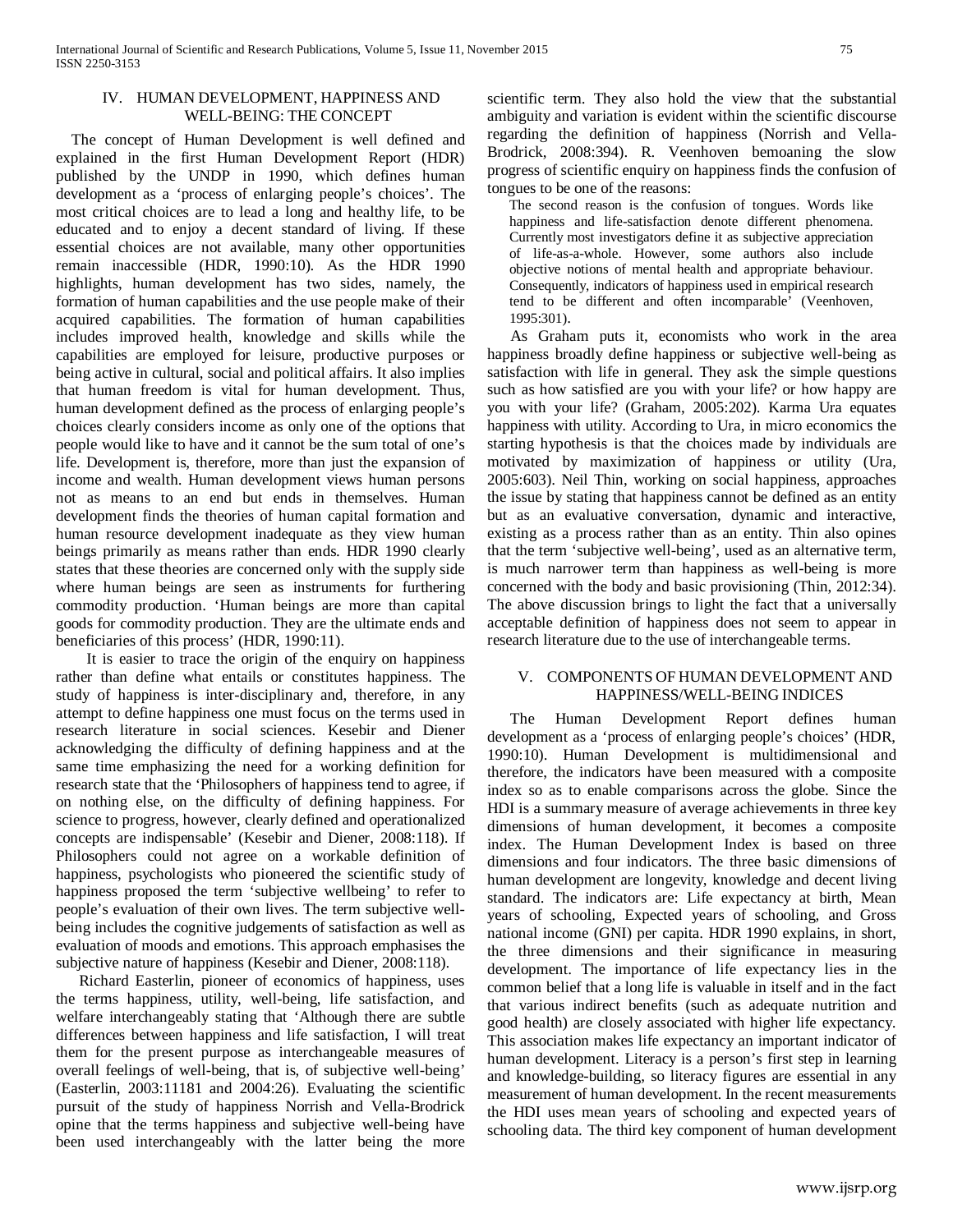- command over resources needed for a decent living - is perhaps the most difficult to measure simply. Burchardt observes that the UNDP refers to longevity, education and human rights as choices—capabilities in Sen's terminology—but the index in fact measures functionings (Burchardt, 2005:66).

 Richard A. Easterlin who pioneered the economics of happiness approached the issue focusing on well-being which is the alternative term in use for happiness. Well-being is measured in terms of material living conditions, family circumstances and health (Easterlin, 2004:27). The term 'Gross National Happiness' (GNH) was first expressed by the King of Bhutan His Majesty Jigme Singye Wangchuck. It is rooted in the Buddhist notion that the ultimate purpose of life is inner happiness. The objectives of Bhutan and Buddhist understandings of happiness are much broader than what is referred to as 'happiness' in Western literature which reduces happiness to single question of asking are you happy on the whole? Under the title of happiness in GNH comes a range of domains of human wellbeing. The GNH measure has been designed to include nine core domains that are regarded as components of happiness in Bhutan and the domains include many indicators. The nine core domains are: 1) Psychological wellbeing 2) Health 3) Time use 4) Education 5) Cultural diversity and resilience 6) Good Governance 7) Community vitality 8) Ecological diversity and resilience and 9) Living standard. The index identifies as happy any person who has achieved sufficiency in six of the nine domains, or in 66% of the weighted indicators (Centre for Bhutan Studies).

 World Happiness Index is published in the World Happiness Report (WHR) since 2012 by the United Nations Sustainable Development Solutions Network. It is based on the notion of well-being following the guidelines given by OECD. The OECD in the *Guidelines for the Measurement of Subjective Well-being* quotes in its introduction the following definition and recommendation from the earlier Commission on the Measurement of Economic and Social Progress:

Subjective well-being encompasses three different aspects: cognitive evaluations of one's life, positive emotions (joy, pride), and negative ones (pain, anger, worry). While these aspects of subjective well-being have different determinants, in all cases these determinants go well beyond people's income and material conditions. All these aspects of subjective wellbeing should be measured separately to derive a more comprehensive measure of people's quality of life and to allow a better understanding of its determinants (OECD, 2013).

 The WHR uses six key variables for the world happiness index. These variables include GDP per capita, healthy life expectancy, social support (having someone to count on), freedom to make life choices, generosity and the absence of (freedom from) corruption. It also shows how measures of experienced well-being, especially positive and negative emotions, and judgments about life purpose can combine with life circumstances to support higher life evaluations (Helliwell, Layard and Sachs, 2015).

## VI. UTILITY AND ITS ROLE IN THE INDICES

 At the outset, it may be maintained that if human development is a measure of development per se, then happiness is the measure of human well-being or subjective well-being. Both the approaches can be viewed as a rejection of the traditional economic approach of measuring growth or wellbeing in terms of a single measure called national income. Peggy Schyns opines that the origins of happiness-research or 'quality of life' research are to be found in the 1970s' in the disenchantment with the traditional economic approach to measuring progress (Schyns, 1998). A similar view is suggested by Széll regarding the 'Gross National Happiness' of Bhutan. 'Bhutan being a Buddhist country, Bhutan's King felt the responsibility to define development in terms of happiness of its people, rather than in terms of an abstract economic measurement such as GNP' (Széll, 2011:548). As alternatives to GNP and other monetary achievement measures, human development and happiness/well-being as measures of development and progress have been gaining ground in recent economic literature.

 A careful observation of the indicators used in the human development index and happiness indices reveal that they quite dissimilar. It is also important to note that human development indicators are objective indicators, goalposts, against which the performance of any given country is measured. It is not the same in the case of happiness index. The indicators in the happiness index are a combination of subjective and objective evaluations of people's perception. Both the 'Gross National Happiness' measurement of Bhutan and the 'Happiness Index' of the U.N. are indices which combine the subjective and objective element. The subjective nature of the study has been stated even as a problem by Széll, 'the problem of the measurement of happiness and its correlatives is that these are very subjective, depending on the respective aspirations, education, and the level of development of a society' (Széll, 2011:549). Therefore, it may be maintained that the happiness indices are neither fully subjective nor objective but a combination of both, while the human development index is objective.

 Turning to the question of "utility", it may be stated that the capability approach of Amartya Sen and Martha Nussbaum kept utility away from human development measures, even though income is one of the indicators. It is clear from Stanton's account, which cites Crocker (Crocker 1992, 1995), that Sen and Nussbaum focused their attention on what human beings can do rather than what they have and moved the discussion away from utility and towards 'capabilities' (Stanton, 2007:9) and similar view is suggested by other economists. Burchardt maintains that the 'capability approach proposes to replace utility with functionings as the space in which well-being is to be evaluated' (Burchardt, 2005). Clark also notes that over the past decade Amartya Sen's capability approach has emerged as a leading alternative to mainstream economic frameworks for conceptualizing and assessing human well-being and development and Clark favours the capability approach over economic concepts of wellbeing based on welfare or utility (Clark, 2009:21-22). Nussbaum herself emphasises that the capability approach is rival to utility approach, 'It [capabilities approach] specifies a space within which comparisons of life quality (how well people are doing) are most revealingly made among nations. Used in this way, it is a rival to other standard measures, such as GNP per capita and utility' (Nussbaum, 2000:6). Thus, the capability approach, based on the humanist revolution, shuts the doors to utility and shifts the analysis of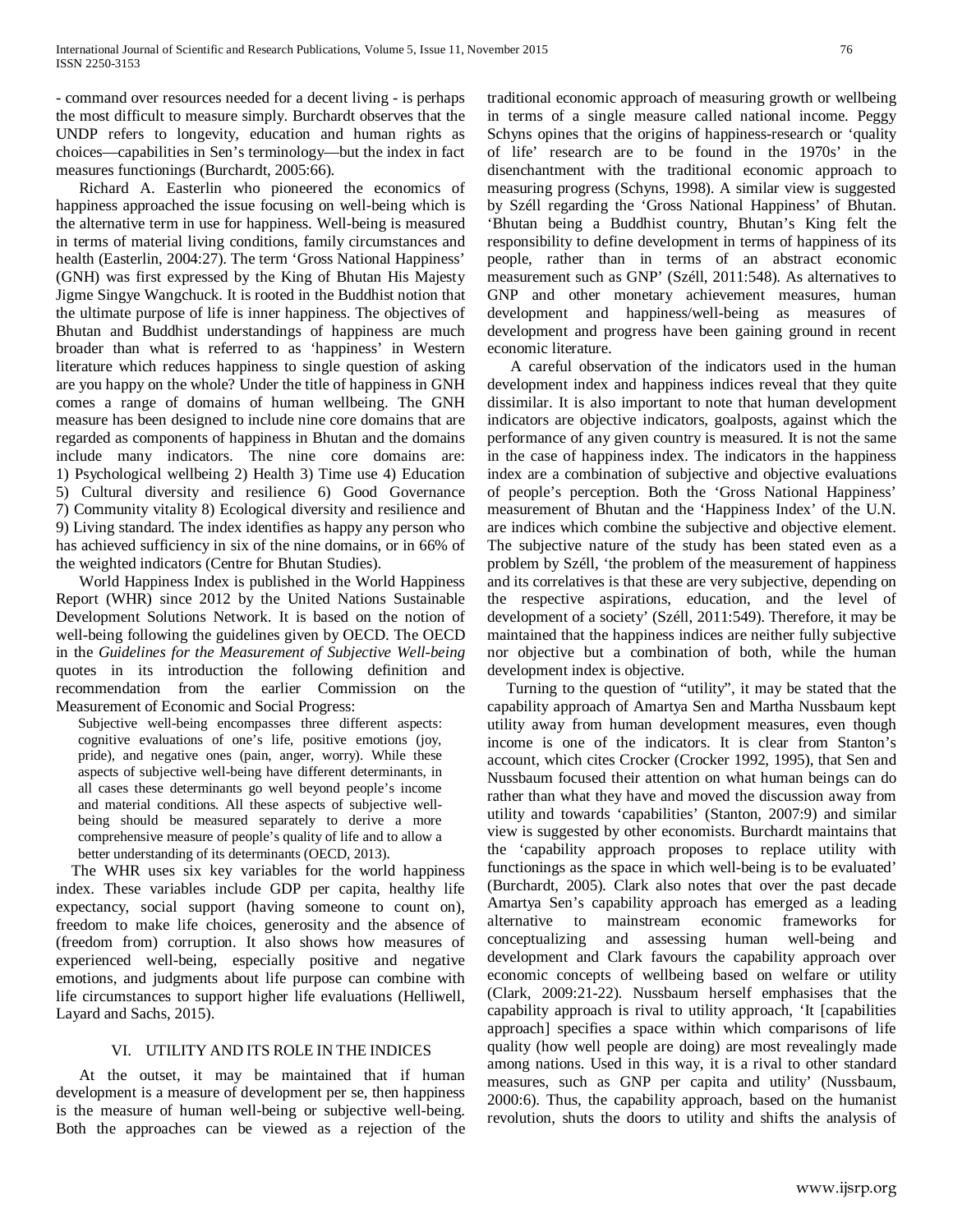human well-being and development towards functioning and capability.

 On the other hand, the economics of happiness which deals with subjective as well as objective indicators in measuring subjective well-being, has no option than to rely on utility function to estimate happiness. Easterlin, the pioneer of economics of happiness, in *Explaining Happiness* begins the analysis by affirming the utility function, 'Let us start with the economist's notion that the typical individual has a utility or happiness function such that well-being depends on a variety of pecuniary and non-pecuniary conditions, or domains (Easterlin, 2003:11181). In addition, the terms happiness, utility, well-being, life satisfaction, and welfare are taken to be interchangeable in Easterlin's analysis (Easterlin, 2003:11176). Concerning the method of happiness studies Frey Stutzer observes that 'in happiness studies, instead of inferring "utility" from data on income and prices, people are directly asked about their subjective well-being' (Frey and Stutzer, 2000 :145).

 Easterlin rejects the conclusions of set point theory of happiness in psychology. The set point theory states that an individual has a fixed set point of happiness or life satisfaction which cannot be increased or decreased because of the adjustment process called hedonic adaptation. The set point theory implies that there is no scope for improving one's happiness/well-being. However, as maintained by Easterlin (2004:27) in economics the emphasis is on the life circumstances especially income and employment through which well being can be improved. But the question is how will this be measured without falling back on utility? Easterlin concludes his study stating that contrary to the set-point theory, life circumstances such as marriage, divorce and disability have lasting effects on happiness and also contrary to the economic theory more money does not make people happier. It is not difficult to conceive that life circumstances can be evaluated only through the use of "utility". In addition, Easterlin's contention is that 'on the lifecycle approach as income increases over the years, happiness does not increase' (Easterlin, 2004:31). This is again nothing but the diminishing utility of money.

 Hirschauer, Lehberger and Musshoff though view that utility is a mismatch for happiness, accept that happiness studies have given new life to utility. In their opinion 'in many of these [happiness] studies, researchers associate happiness measures with the classic utilitarian concept explicitly or implicitly' [and therefore] 'economics is brought back to Bentham' (Hirschauer, Lehberger and Musshoff, 2014:7). Thus, in the economics of happiness, utility enters the analysis of welfare and economic well-being through the back door.

### VII. CONCLUSION

 The journey of the development of the two contemporary popular measures, as has been discussed in the paper, began in ancient times. Human persons and their well-being have been at the centre of the intellectual discourse since the time of ancient philosophers. Elizabeth Stanton's account traces the journey of human development index from early utility approach to capability approach. While the emergence of happiness studies is traced to ancient philosophers, the scientific approach can be found in the 1970s. Though happiness study is acquiring the nature of scientific enquiry, it is still a growing field of study (Veenhoven, 1995) and is in its infancy stage.

 National income per capita has been used as the measuring yard-stick of growth and development over the years in the traditional method. However, in the effort to find some alternative measuring tools, economists have found the HDI and Happiness/Subjective Well-being measures to be of great help. These measures have not only created greater interest among the academia and civil society but also have received increasing acceptance as measuring tools. While the HDI is an important tool for monitoring long-term trends in human development (HDR, 2010:138), happiness is considered a proper measure of social progress and a goal of public policy (Helliwell, Layard and Sachs, 2015). Thus, the indices of 'Human Development' and 'Happiness' will continue to dominate academic discourse and function as a critique of national income measurements. While the efforts of Sen and Nussbaum in advocating the capability approach kept "utility" at a distance, the infant field of economics of happiness has brought back "utility" to mainstream analysis through the back door. It appears that economics is wedded to utility forever and the Neo-classical concept of utility will rule the roost as happiness studies gain popularity.

#### ACKNOWLEDGMENT

I am grateful to Dr. Alphonsus D'Souza SJ, North Eastern Social Research Centre (NESRC), Guwahati and Dr. M.P. Bezbaruah, Department of Economics, Gauhati University for their comments and valuable suggestions.

#### **REFERENCES**

- [1] Brickman, P., Coates, D. and Janoff-Bulman, R. (1978). Lottery winners and accident victims: Is happiness relative? *Journal of Personality and Social Psychology*, *36*(8), pp. 917-927. Retrieved from: [http://pages.ucsd.edu/~nchristenfeld/Happiness\\_Readings\\_files/Class%203](http://pages.ucsd.edu/~nchristenfeld/Happiness_Readings_files/Class%203%20-%20Brickman%201978.pdf) [%20-%20Brickman%201978.pdf](http://pages.ucsd.edu/~nchristenfeld/Happiness_Readings_files/Class%203%20-%20Brickman%201978.pdf)
- [2] Burchardt, Tania. (2005). *Incomes, functions and capabilities: The wellbeing of disabled people in britain*. (Thesis Submitted for Ph.D. in Social Policy, August 2005 to London School of Economics). Retrieved from: [http://etheses.lse.ac.uk/133/1/Burchardt\\_Incomes,\\_functionings\\_and\\_capabi](http://etheses.lse.ac.uk/133/1/Burchardt_Incomes,_functionings_and_capabilities.pdf) [lities.pdf](http://etheses.lse.ac.uk/133/1/Burchardt_Incomes,_functionings_and_capabilities.pdf)
- [3] Clark, D. A. (2009). Adaptation, poverty and well-being: Some issues and observations with special reference to the capability approach and development studies. *Journal of Human Development and Capabilities*, 10 (1), pp. 21-42. DOI: 10.1080/14649880802675051
- [4] Centre for Bhutan Studies. Gross national happiness index explained in detail. Retrieved from: [http://www.grossnationalhappiness.com/docs/GNH/PDFs/Sabina\\_Alkire\\_m](http://www.grossnationalhappiness.com/docs/GNH/PDFs/Sabina_Alkire_method.pdf) [ethod.pdf](http://www.grossnationalhappiness.com/docs/GNH/PDFs/Sabina_Alkire_method.pdf)
- [5] Diener, E., Lucas, R. E., and Scollon, C. N. (2006). Beyond the hedonic treadmill: Revisions to the adaptation theory of well-being. *American Psychologist*, *61*(4), pp. 305-314. DOI: 10.1037/0003-066X.61.4.305
- [6] Easterlin, R. A. (2003). Explaining happiness. *Proceedings of the National Academy of Sciences of the United States of America*, *100*(19), pp. 11176- 11183. Stable URL[: http://www.jstor.org/stable/3147450](http://www.jstor.org/stable/3147450)
- [7] Easterlin, R. A. (2004). The economics of happiness. *Daedalus*, *133*(2), pp. 26-33. Stable URL:<http://www.jstor.org/stable/20027910>
- [8] Frey, B. S. and Stutzer, A. (2000). Maximizing happiness? *German Economic Review*, *1*(2), pp. 145-167. Retrieved from: [http://www.bsfrey.ch/articles/C\\_335\\_00.pdf](http://www.bsfrey.ch/articles/C_335_00.pdf)
- Graham, Carol. (2005). Insights on development from the economics of happiness. *The World Bank Research Observer*, *20*(2), pp. 201-231. Stable URL[: http://www.jstor.org/stable/41261416](http://www.jstor.org/stable/41261416)